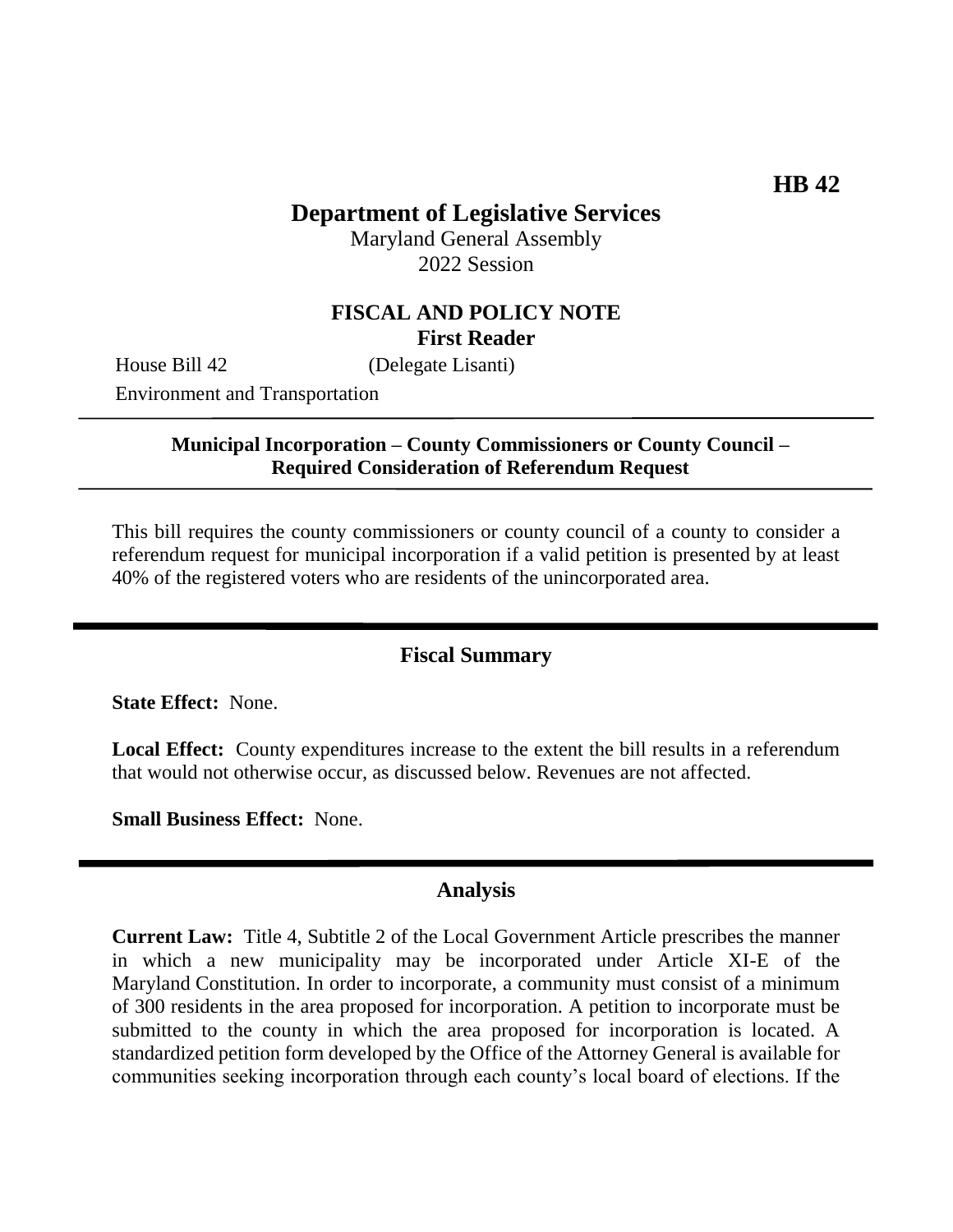community's petition satisfies statutory requirements, the county must appoint a liaison to work with the community's organizing committee. What follows is an exchange of information, development of a proposed charter, and exchange of comments between the county and the organizing committee. Next, the county may schedule a referendum on the matter of incorporation or reject a proposed incorporation. However, if a county rejects a referendum request, the county must provide in writing the reasons for the rejection and establish reasonable procedures for reconsideration of its rejection, including an opportunity for a public hearing. The county may then schedule a referendum on incorporation or affirm its earlier rejection.

If the incorporation effort advances to referendum and the voters of the community approve incorporation, the county must proclaim the results within 10 days after receiving certification from the county board of elections. Subject to certain required statutory procedures, the incorporation takes effect 30 days following the proclamation.

### *Municipal Incorporations in Recent Years*

After 1954, the General Assembly's involvement in local municipal affairs diminished significantly with the ratification of Article XI-E of the Maryland Constitution, which provides for municipal home rule. Since ratification of the Municipal Home Rule Amendment, there have been only five new municipal incorporations. All these municipalities are located in Montgomery County, and all were originally created by the State as special taxing districts: Village of Chevy Chase, Section 3 (1982); Village of Chevy Chase, Section 5 (1982); Village of Martin's Additions (1985); Town of Chevy Chase View (1993); and Village of North Chevy Chase (1996). While the particular reasons and histories vary, the common theme in pursuing and achieving municipal status is the desire to exercise home rule powers under Article XI-E of the Maryland Constitution. Rather than by action of the General Assembly, these new municipalities were created by the successful referendum of the voters in each of the former special taxing districts in accordance with the provisions of Title 4, Subtitle 2 of the Local Government Article.

The Maryland Municipal League indicates that over recent years several attempts at incorporation have failed in the State. In 1997, the Harford County Council rejected a petition from the community of Edgewood. In 2007, a petition of incorporation from the residents of the Rollingwood area was rejected by the Montgomery County Council. More recently, the Calvert County Commissioners rejected a referendum request for the incorporation of Calvert Shores in 2017.

**Local Fiscal Effect:** County expenditures increase for costs associated with a referendum, including the costs of administering the referendum and publishing notices of the referendum, to the extent the bill results in a referendum that would otherwise not occur. It